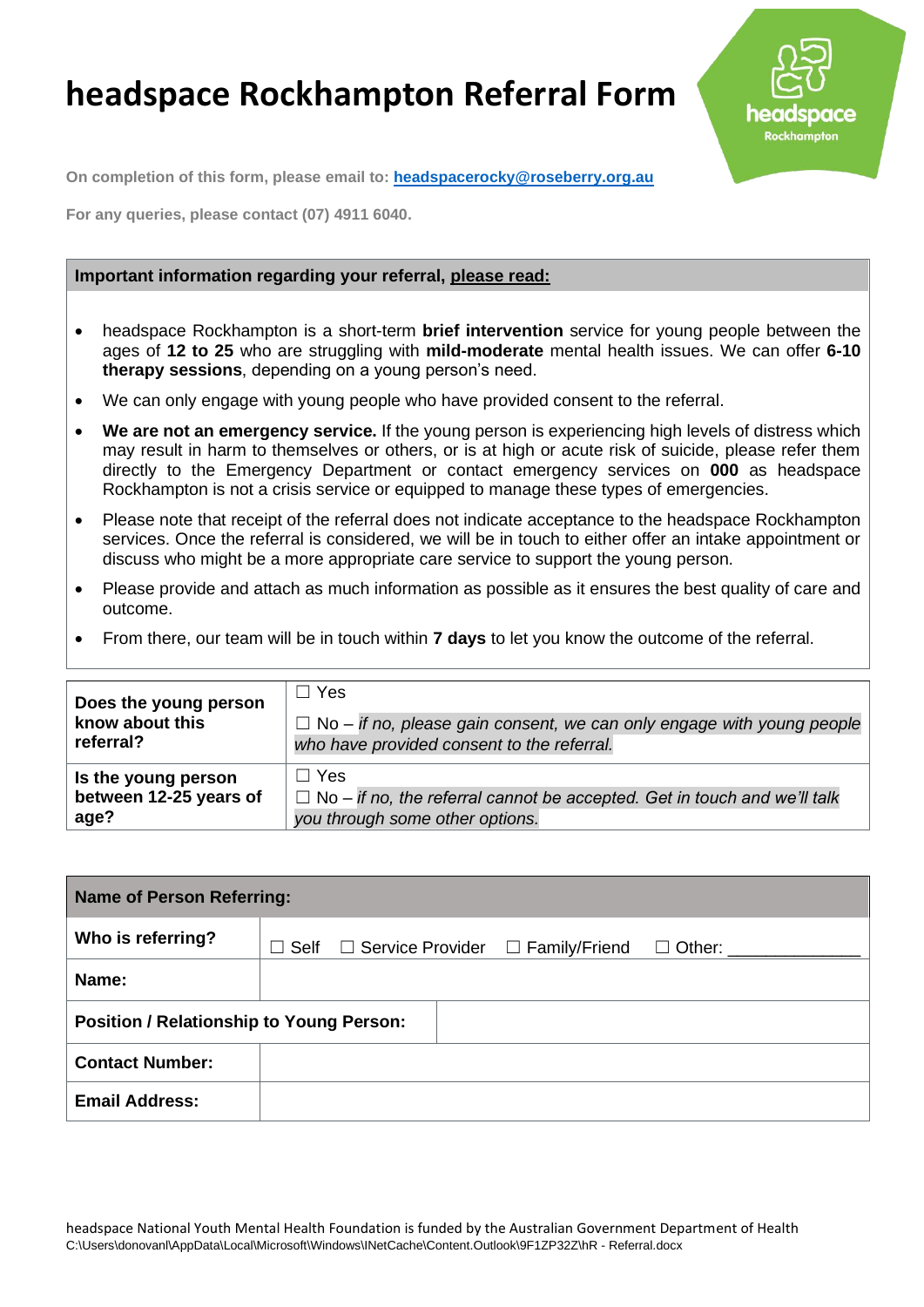| <b>Young Person's Details:</b>                                                                                                                                                         |                                                                 |  |                                                                                                   |                      |  |                        |                          |            |            |           |
|----------------------------------------------------------------------------------------------------------------------------------------------------------------------------------------|-----------------------------------------------------------------|--|---------------------------------------------------------------------------------------------------|----------------------|--|------------------------|--------------------------|------------|------------|-----------|
| Name:                                                                                                                                                                                  |                                                                 |  |                                                                                                   |                      |  |                        |                          |            |            |           |
| Date of Birth:                                                                                                                                                                         |                                                                 |  |                                                                                                   | Age:                 |  |                        | Gender:                  |            |            |           |
| <b>Address:</b>                                                                                                                                                                        |                                                                 |  |                                                                                                   |                      |  |                        |                          |            |            |           |
|                                                                                                                                                                                        | Suburb:                                                         |  |                                                                                                   |                      |  |                        |                          | Postcode:  |            |           |
| <b>Contact Number:</b>                                                                                                                                                                 |                                                                 |  |                                                                                                   |                      |  |                        | Safe to leave a message? |            | $\Box$ Yes | $\Box$ No |
| <b>Email (optional)</b>                                                                                                                                                                |                                                                 |  |                                                                                                   |                      |  |                        |                          |            |            |           |
| <b>Interpreter Required?</b>                                                                                                                                                           |                                                                 |  |                                                                                                   |                      |  |                        |                          |            |            | $\Box$ No |
|                                                                                                                                                                                        |                                                                 |  | <b>Assistance with Reading or Writing?</b>                                                        | $\Box$ Yes $\Box$ No |  |                        |                          |            |            |           |
|                                                                                                                                                                                        |                                                                 |  | Do they have a regular GP? If yes, who?                                                           |                      |  |                        |                          |            |            |           |
|                                                                                                                                                                                        |                                                                 |  |                                                                                                   |                      |  |                        |                          |            |            |           |
|                                                                                                                                                                                        |                                                                 |  | Parent/Guardian/Next of Kin: We will contact your next of kin in the case of emergency            |                      |  |                        |                          |            |            |           |
| Name:                                                                                                                                                                                  |                                                                 |  |                                                                                                   |                      |  |                        |                          |            |            |           |
| <b>Relationship:</b>                                                                                                                                                                   |                                                                 |  |                                                                                                   |                      |  | <b>Contact Number:</b> |                          |            |            |           |
| queries regarding available services.                                                                                                                                                  |                                                                 |  | Primary Reason(s) for Referral: This section must be completed. Please contact us if you have any |                      |  |                        |                          |            |            |           |
| $\Box$ Short-term brief intervention                                                                                                                                                   |                                                                 |  |                                                                                                   |                      |  |                        |                          |            |            |           |
|                                                                                                                                                                                        |                                                                 |  | Does the young person have a current GP Mental Health Treatment Plan?                             |                      |  |                        |                          | $\Box$ Yes | $\Box$ No  |           |
|                                                                                                                                                                                        | <b>Vocational Support</b><br>$\Box$ Drug and/or Alcohol Support |  |                                                                                                   |                      |  |                        |                          |            |            |           |
|                                                                                                                                                                                        | $\Box$ Physical Health Support                                  |  |                                                                                                   |                      |  |                        |                          |            |            |           |
| <b>Presenting Issues:</b>                                                                                                                                                              |                                                                 |  |                                                                                                   |                      |  |                        |                          |            |            |           |
| What's led to the referral to headspace? What are the current concerns?                                                                                                                |                                                                 |  |                                                                                                   |                      |  |                        |                          |            |            |           |
|                                                                                                                                                                                        |                                                                 |  |                                                                                                   |                      |  |                        |                          |            |            |           |
|                                                                                                                                                                                        |                                                                 |  |                                                                                                   |                      |  |                        |                          |            |            |           |
| Is the young person at risk of harming themselves or others? Are there any identifiable risk<br>factors? (e.g. thoughts of suicide, self harm, risk taking behaviours, harming others) |                                                                 |  |                                                                                                   |                      |  |                        |                          |            |            |           |
|                                                                                                                                                                                        |                                                                 |  |                                                                                                   |                      |  |                        |                          |            |            |           |

**headspace** National Youth Mental Health Foundation is funded by the Australian Government Department of Health C:\Users\donovanl\AppData\Local\Microsoft\Windows\INetCache\Content.Outlook\9F1ZP32Z\hR - Referral.docx